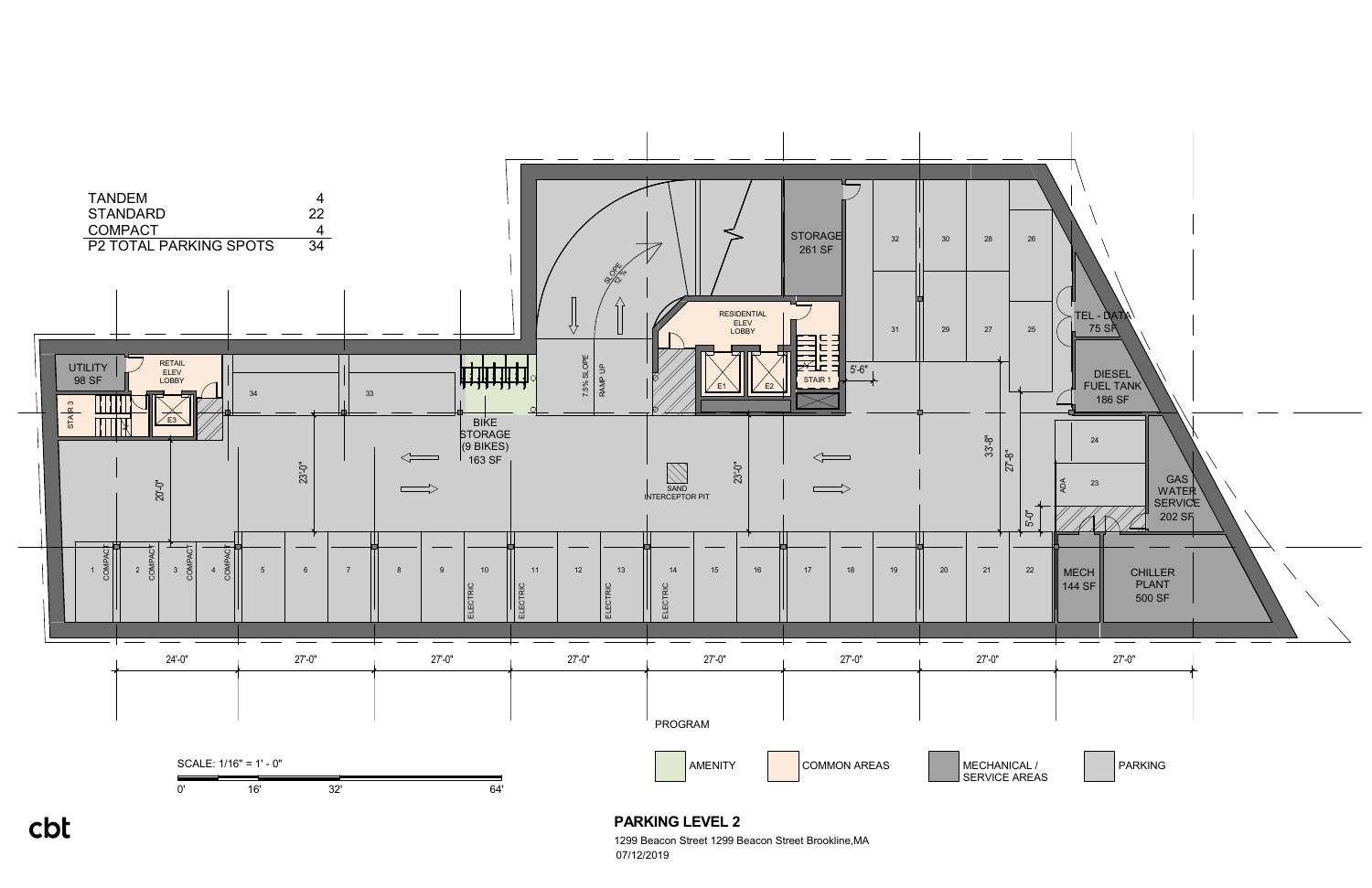

**PARKING LEVEL 1**

1299 Beacon Street 1299 Beacon Street Brookline,MA 07/12/2019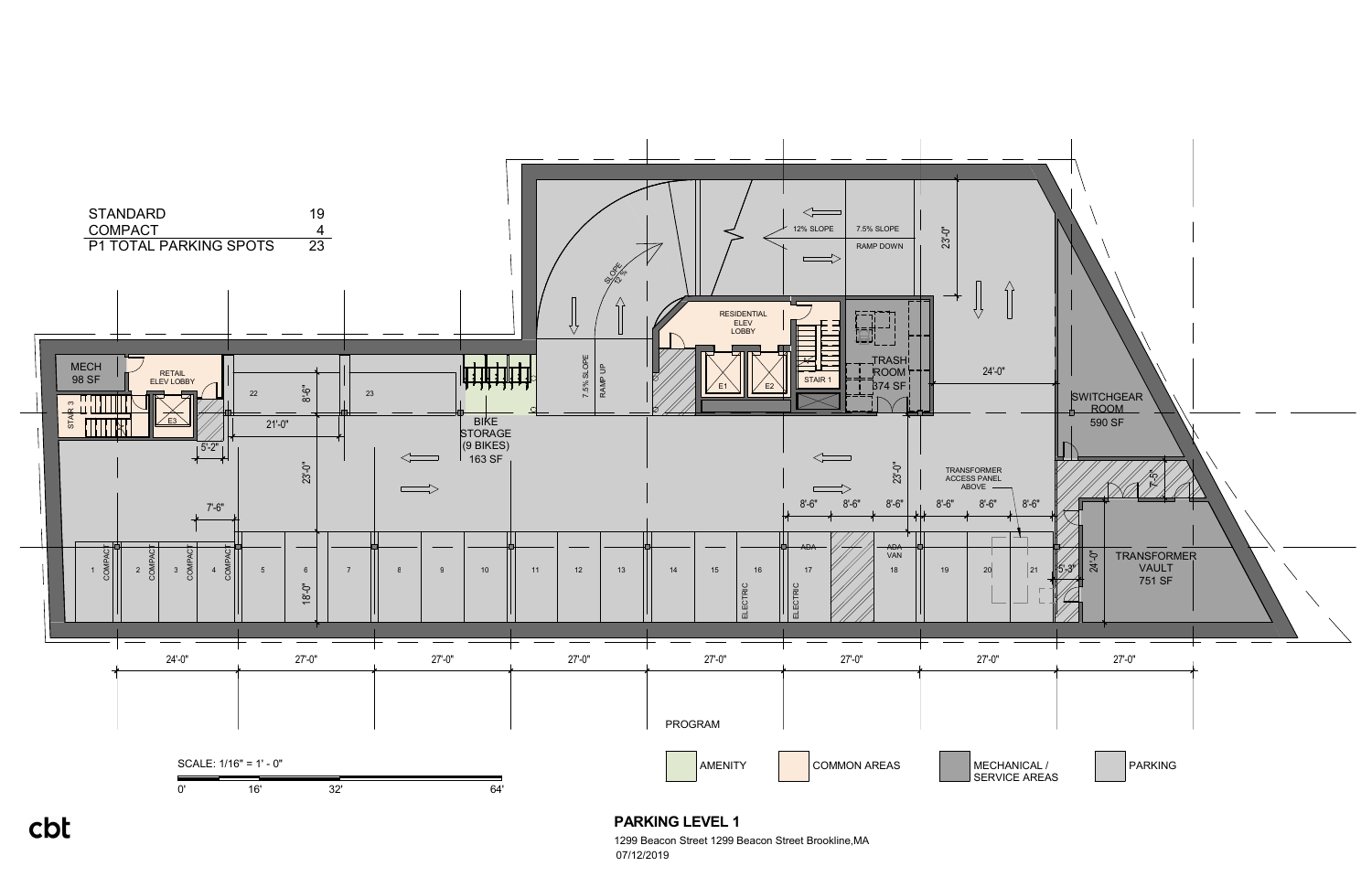

07/12/2019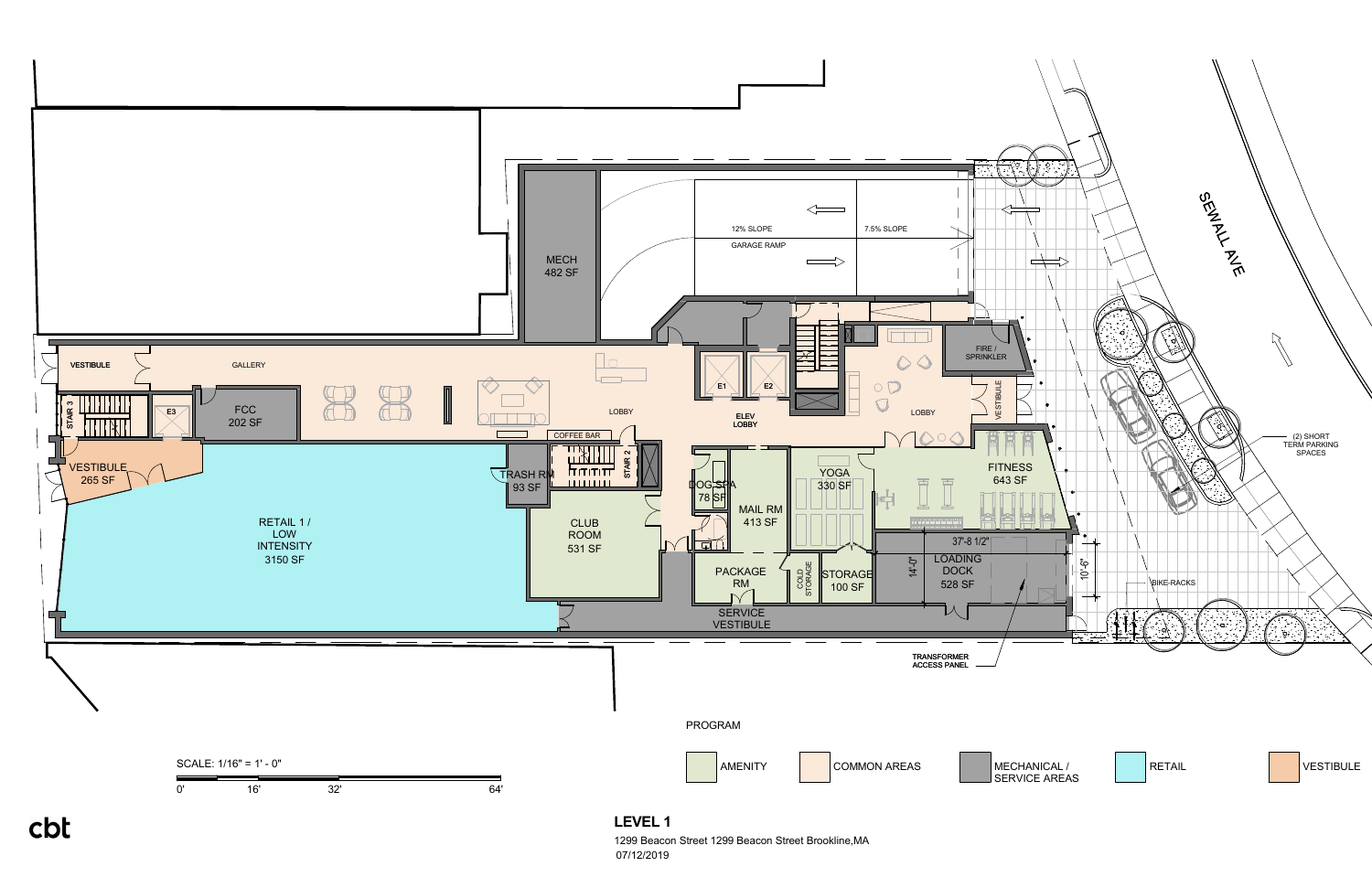

cbt

**LEVEL 2**

1299 Beacon Street 1299 Beacon Street Brookline,MA 07/12/2019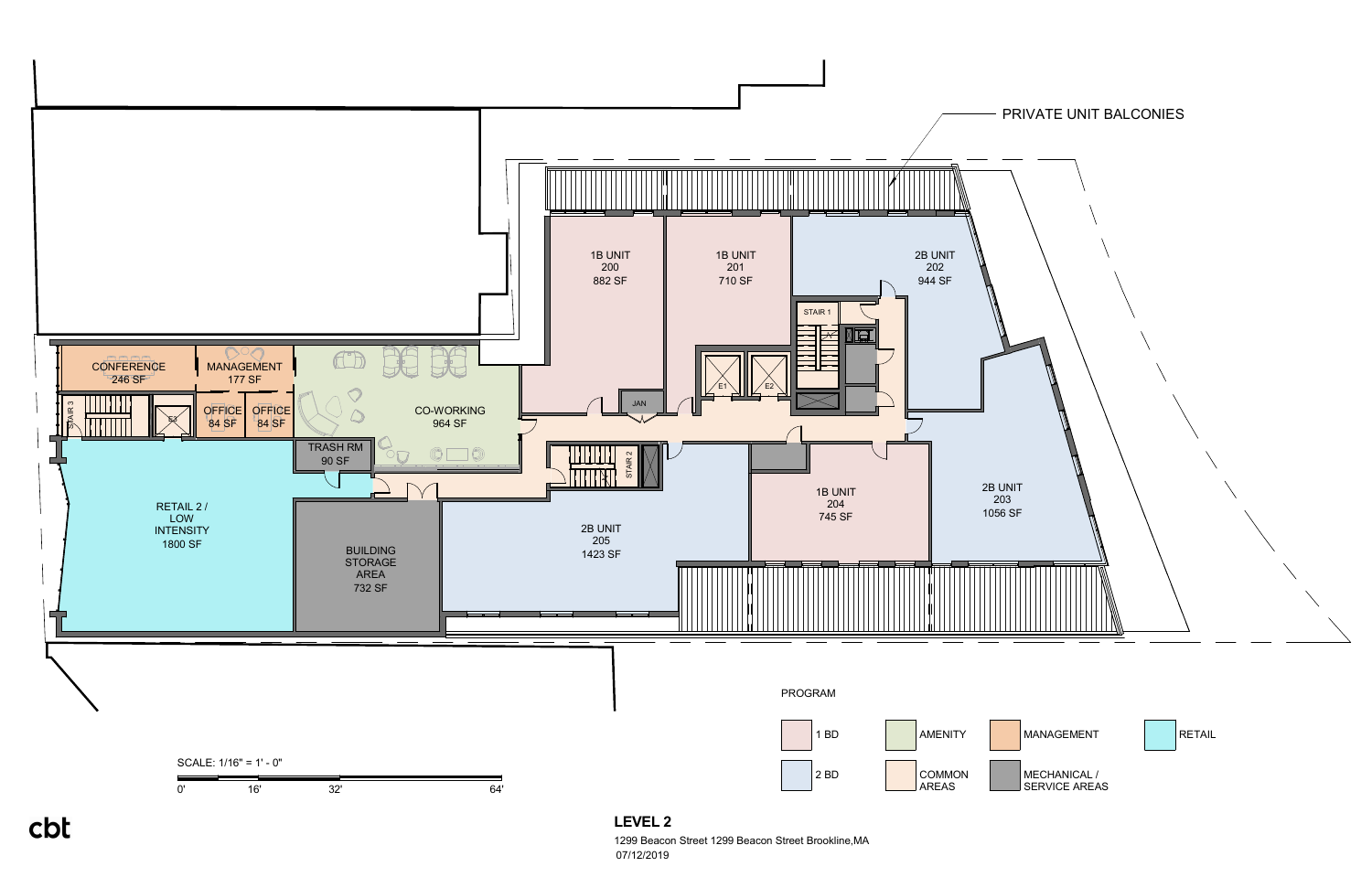



cbt

1299 Beacon Street 1299 Beacon Street Brookline,MA 07/12/2019

MECHANICAL /<br>SERVICE AREAS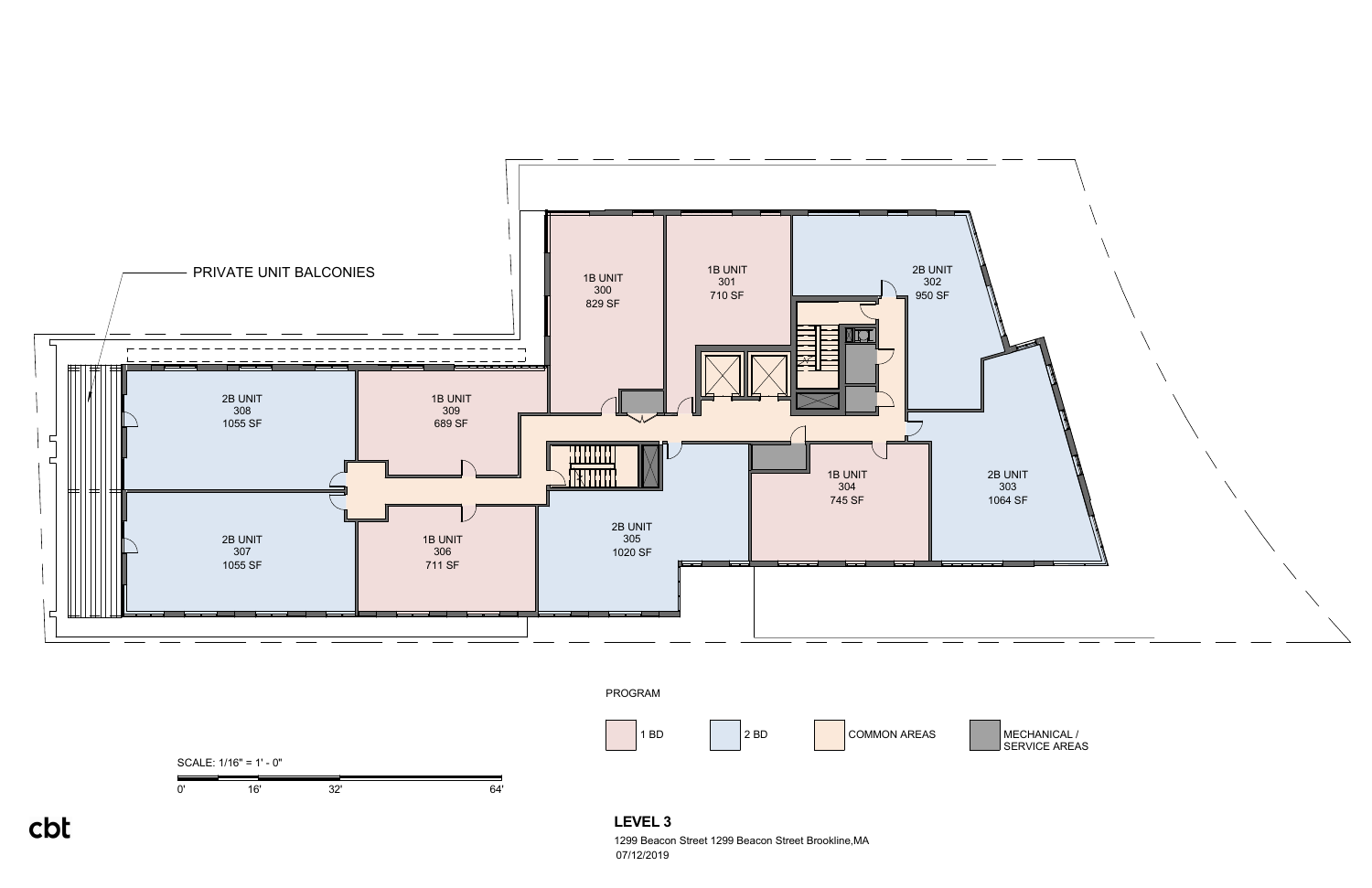0' 16' 32' 64'

SCALE: 1/16" = 1' - 0"



**LEVEL 4-8** 1299 Beacon Street 1299 Beacon Street Brookline,MA

07/12/2019

cbt